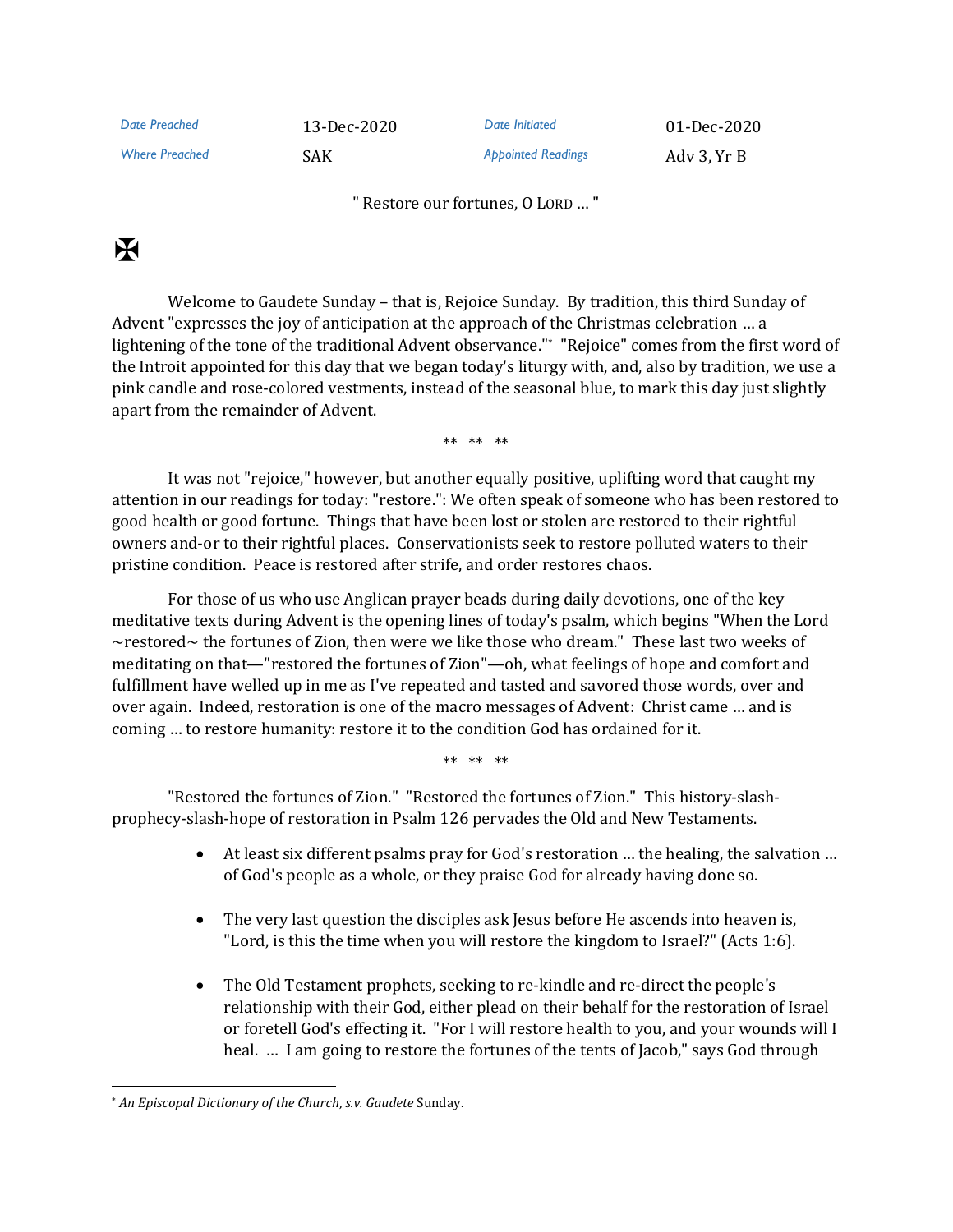the prophet Jeremiah (30:17-18), and similar language is found in Hosea, Amos, Joel, Ezekiel, Zephaniah and Zechariah.

- And Matthew, Mark and Luke all use the verb "restore" to describe Jesus' curing the blind and healing the disabled.†
- The psalmist famously and comfortingly sings, "the Lord restoreth my soul" (Ps 23).

Although neither Isaiah nor St John use verbs meaning "restore" in the readings we hear this morning, clearly bringing "good news to the oppressed" and "bind[ing] up the broken-hearted," on the one hand, and "mak[ing] straight the way of the Lord"—that is, eliminating the obstacles that block this world's full knowledge of and existence in God and God alone—on the other hand, are precisely visions of divine restoration that Advent calls us to ponder. God is in the business of restoring … and Jesus *is,* in fact, that Restoration … embodied.

\*\* \*\* \*\*

Word-nerd that I am, all of this focus on "restore" and "restoration" made me curious about the etymology of this English word, and what I discovered surprised me. On its surface, the provenance of "restore" is straightforward enough. *Restore* is derived, via French, from the Latin *restaurare* (it practically sounds like "restore," doesn't it?)*,* a word that meant much the same as our own: *staurare,* to make or set, and *re-,* again. But in that *staurare* lies the surprise, for it came from the Greek noun σταυρός, which means cross … and most significantly for us Christians, *the* Cross [*gesture*]. And the source of the Greek σταυρός is an even more ancient Indo-European root word meaning "to set; to stand up; to fix upright." Hence, a cross – a σταυρός – is a stood-up pole.

So, if we telescope our modern English word "*rē*-*store*," on the one hand, and its most ancient root, on the other, we understand that to restore something is to re-set it … is to set it back to the way it was … or, perhaps, to the way it was always meant to be. Thus, when Christ hung upon the Cross— σταυρός—He re-set the creation. He picked up a broken, fallen and collapsed humanity … a bumptious, self-entangled race of God's creatures who had no hope of ever restoring *themselves* to God … and He stood us upright again. Christ delighted in placing us back, forever, in our rightful posture vis-à-vis God.

Tellingly, however, the restoration Christ worked did not simply turn back the hands of the clock or return God's people to some golden age of political dominance and economic prosperity. He did not overthrow the Roman oppressors or defeat all of Israel's enemies. It was not to human freedom and material plenty that Christ restored us. No, that would be an outcome far too small to merit the arrival of God upon the face of the earth … would, as it were, 'waste' the outpouring of God's love and grace. Instead, Christ restored us to freedom in God and the abundance of God's love, mercy and forgiveness.

\*\* \*\* \*\*

And … Jesus did not just restore us once, in His journey from the manger to the Cross to the Empty Tomb. Many Sunday, we proclaim the familiar words: "Christ has died. Christ is risen.

<sup>†</sup> Mt 12:13; Mk 3:5, 8:25; Lk 6:10.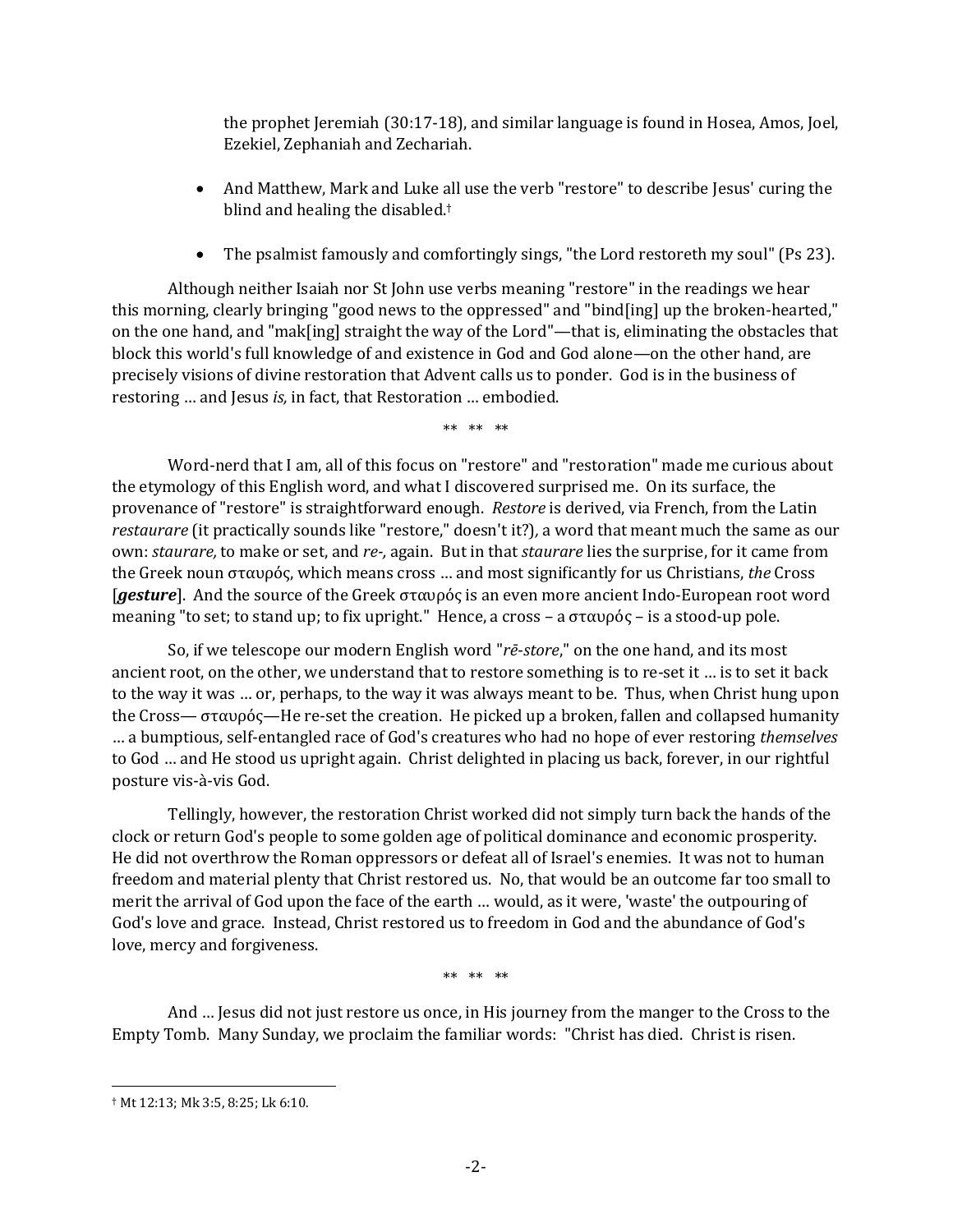Christ will come again." Christ restored us in His death. He *is restoring* us—right here, right now, in His Life Triumphant. And He will come again, to perfect God's restoration for all eternity.

And if Christ is busy restoring us right now, that means we are restorers to … we are conduits for the ongoing work restoration Jesus never stops doing. What might we be called to restore … to re-Cross … to re-Christ?

- Perhaps our own faith lives? May Advent be a season to take stock of how we pray ... how we read Scripture … how we spend time reflecting … how we consume … how we give … how we regard others? Advent, I think, invites us to some quiet examination of our lives, to see how well they bear the signs of our own being restored in Christ.
- Perhaps we're called to re-Cross our commitment to others? Lockdowns and precautions have taught us what happens when food pantries run low and community funds can't keep up with evictions and power shut-offs; when prisoner can't be visited and those who already live alone most of the time are cut off from what little help they had been receiving. How do we … like Christ … restore those who live in such dire straits every day of their lives?
- Perhaps we're called to re-Cross this world? The current pandemic has telegraphed our country's increasing fractious and precarious political culture; the social, educational and justice inequalities that burden so many; the economic and healthcare vulnerabilities that millions of Americans live with year-after-year that suddenly erupt into crises without much of a trigger. What would it look like to begin to restore – to re-Cross – those ills of our society, rather than merely allowing them to fade back into the background once we can all go out to dinner and hop on airplanes again?
- Finally, perhaps we're being called to re-Christ the very Church itself. We've sorely missed sorely and dearly felt the cost of our not being able to come together as the Body of Christ for worship and service and Christian formation and fellowship. If we are to restore the Church, rather than merely resume it, Advent calls us to ponder how we will open its doors more widely … will proclaim Christ's message more loudly and without embarrassment … will dedicate more of our time, talent and treasure to those outside our doors, so they, *too,* may fully participate—both spiritually and tangibly–in the ongoing restorative work of Christ.

\*\* \*\* \*\*